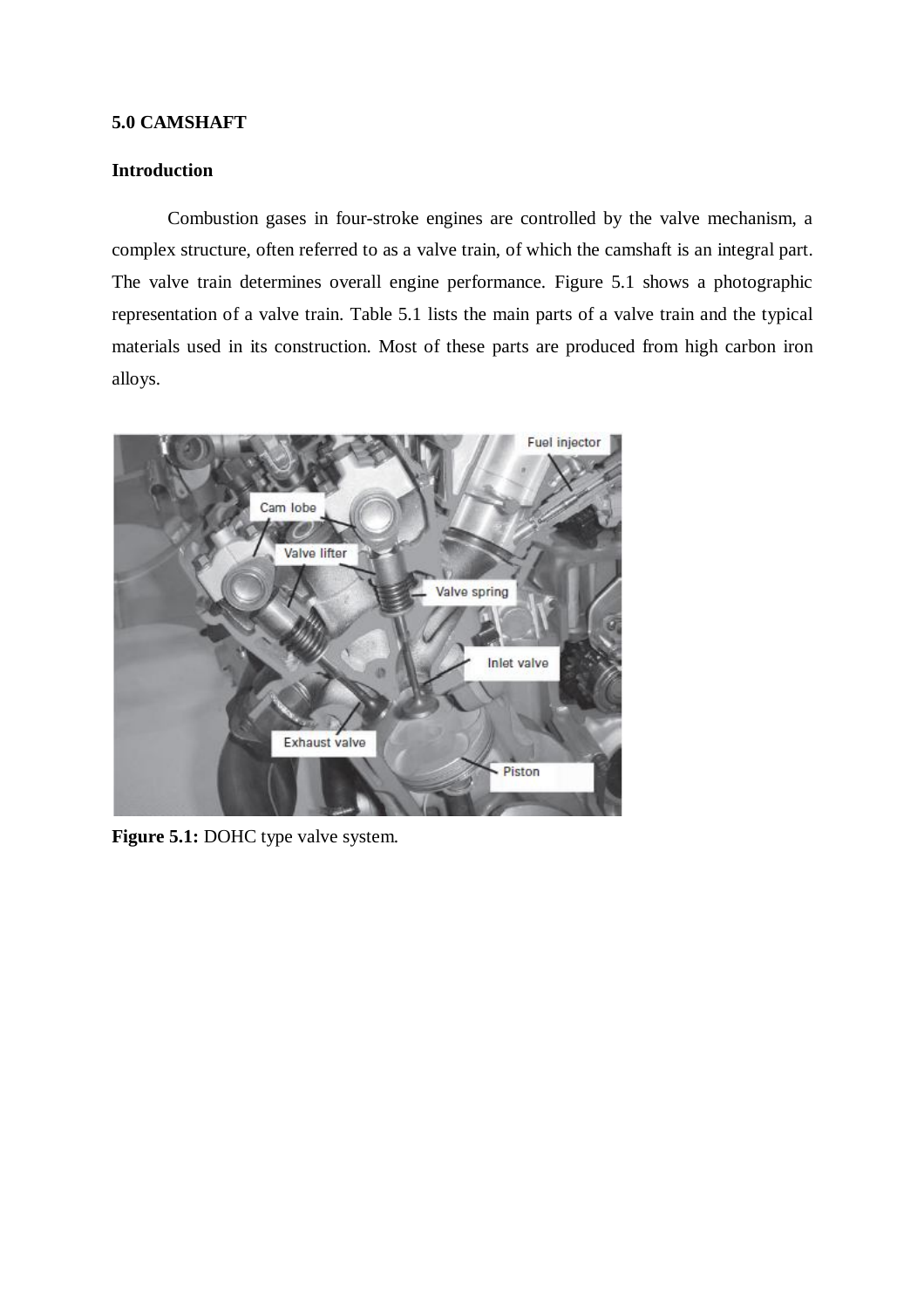| Part name           | Material                                                                                                                                           |  |  |  |  |  |  |
|---------------------|----------------------------------------------------------------------------------------------------------------------------------------------------|--|--|--|--|--|--|
| Camshaft            | Chilled cast iron, hardenable cast iron or JIS-SCM420<br>forging followed by carburizing                                                           |  |  |  |  |  |  |
| Valve lifter        | JIS-SKD11 cold forging (quench-temper)                                                                                                             |  |  |  |  |  |  |
| Rocker arm          | $JIS-SCM420$ forging (carburizing) + Cr-plating or + wear-<br>resistant sintered-material chip (brazing)                                           |  |  |  |  |  |  |
| Inlet valve         | Martensitic heat-resistant steel JIS-SUH3 forging                                                                                                  |  |  |  |  |  |  |
| Exhaust valve       | Austenitic heat-resistant steel JIS-SUH35 (crown) forging<br>+ JIS-SUH1 or SUH3 (shaft), friction welded, Stellite<br>hardfacing on the valve face |  |  |  |  |  |  |
| Inlet valve sheet   | Iron-base heat- & wear-resistant sintered-material (press-<br>fit into the cylinder head)                                                          |  |  |  |  |  |  |
| Exhaust valve sheet | Iron-base heat- & wear-resistant sintered material (press-<br>fit into the cylinder head)                                                          |  |  |  |  |  |  |
| Valve spring        | Si-Cr steel oil-tempered wire + shot peening                                                                                                       |  |  |  |  |  |  |

**Table 5.1:** Materials used in valve train



Figure 5.2: Schematic illustration of a valve train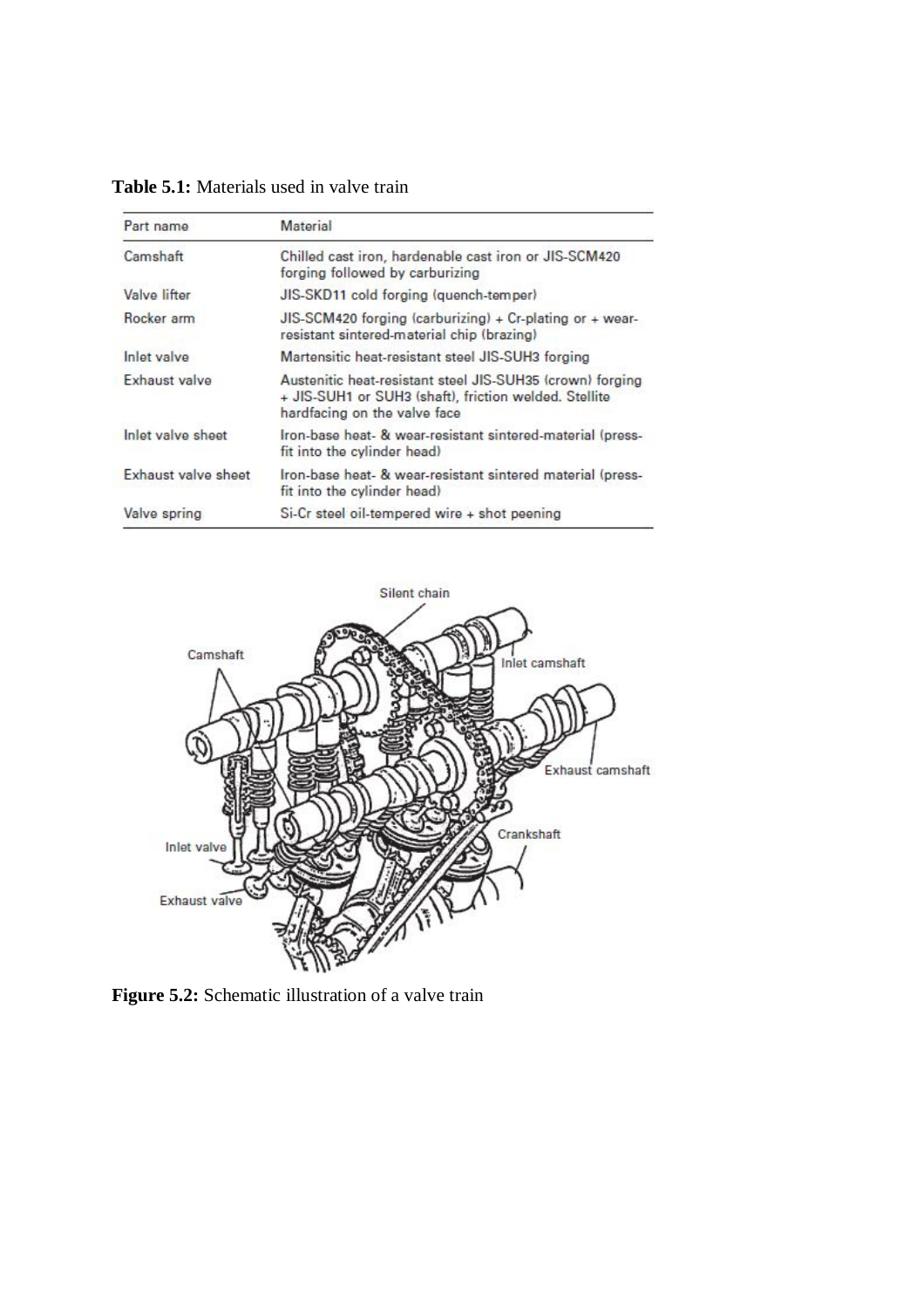

**Figure 5.3:** SOHC type valve system installing twin rocker arms.



**Figure 5.4:** Camshaft installing a drive sprocket at the center

The valve train consists of a valve operating mechanism and a camshaft drive mechanism. The valve operating mechanism transforms rotation of the crankshaft into reciprocating motion in the valves. The valves protrude into the combustion chamber and are pushed back by the reactive force of the valve spring.

Several types of valve trains have been developed. The overhead camshaft is the most popular mechanism used in high-speed engines. There are two types, the double overhead camshaft (DOHC) and single overhead camshaft (SOHC). Figure 5.1 shows an example of the DOHC type, which uses five valves per cylinder (two exhaust and three inlet valves). This mechanism uses two camshafts, one camshaft drives the three inlet valves and the other drives two exhaust valves through the valve lifters. Figure 5.2 gives a schematic representation of a typical DOHC drive mechanism. The chain or timing belt transmits the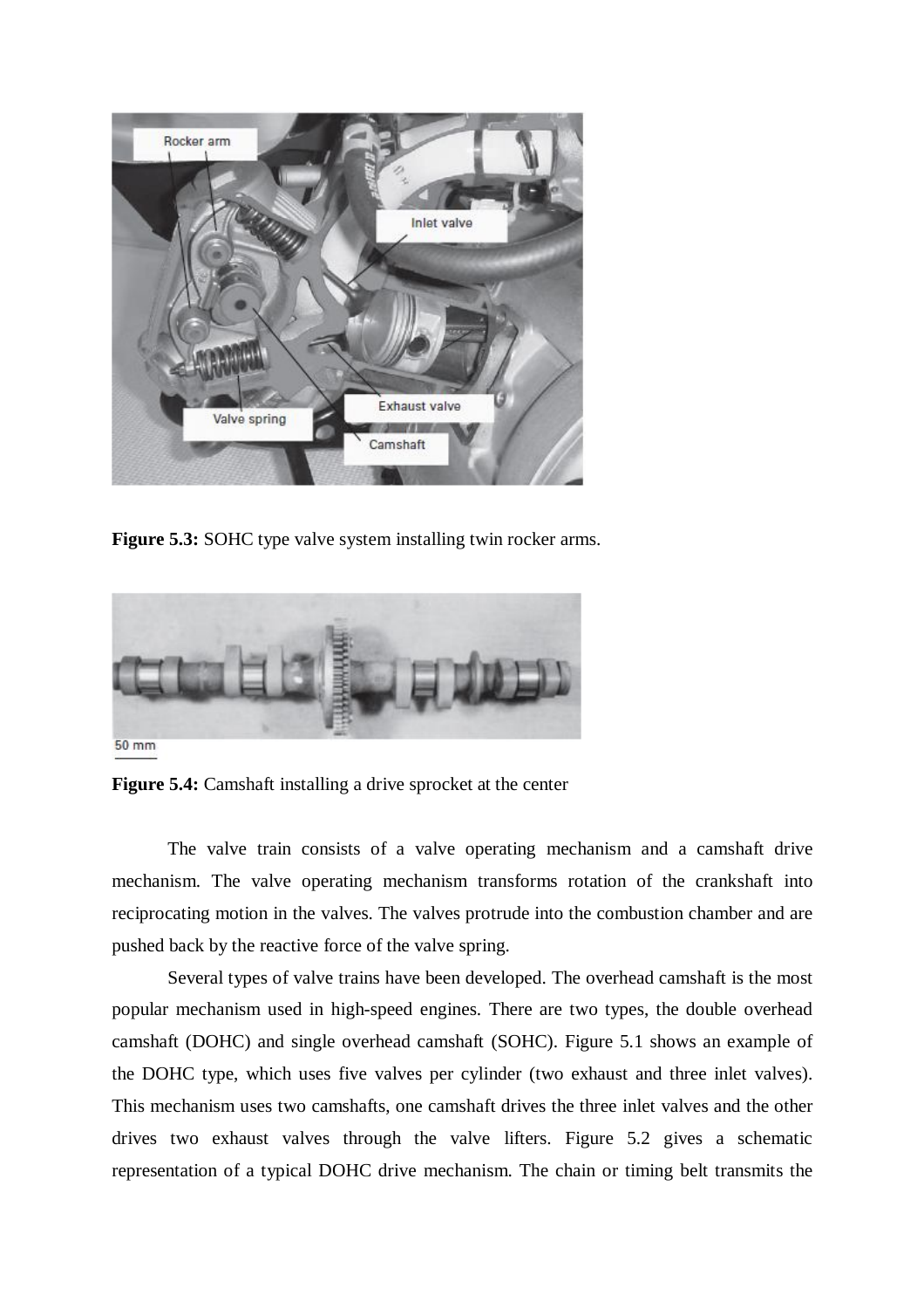rotation of the crankshaft to the camshaft, which is turned by the camshaft drive mechanism. Figure 5.3 shows the SOHC type. This mechanism uses one camshaft, which drives a pair of inlet and exhaust valves via the rocker arms. An example of a camshaft is shown in Figure 5.4. The functions of the camshaft are analyzed in Figure 5.5. The camshaft turns at half the rotational speed of the crankshaft, which is synchronized by the crankshaft rotation. If the number of revolutions is 12,000 rpm at the crankshaft, then the camshaft turns at 6,000 rpm, resulting in reciprocating motion of the valves at 6,000 times a minute.

The oval shape of the cam lobe determines the lift (displacement) of inlet and exhaust valves. The valve itself has an inertial mass. If the curved shape of the cam lobe surface is not designed appropriately, then the valve cannot accurately follow the contour and this will result in irregular motion. This is likely to occur at high revolutions. Lighter moving parts in the valve train will enable high-speed revolutions. Increasing the tension of the valve spring will increase reactive force, helping to prevent irregular motion of the valves.

However, the high reactive force will result in high contact pressure on the cam lobe, so the cam lobe should have high wear resistance. It is essential that adequate amounts of lubricating oil are supplied to the cam lobe. The contact between the curved surface of the cam lobe and the flat face of the valve lifter (bucket tappet) generates high stress, and therefore both parts require high wear resistance where contact occurs. In the DOHC mechanism, the cam lobe makes contact with the head of the valve lifter directly or via a thin round plate (pad or shim), which is positioned on the valve lifter head. The high contact pressure means a much harder material is needed for the shims. The SOHC mechanism uses rocker arms (Figure 5.3). The face that is in contact with the cam lobe also needs to have good wear resistance.

## **5.1 TRIBOLOGY OF THE CAMSHAFT AND VALVE LIFTER**

The reactive force of the valve spring must be set high in order to maintain smooth motion and generate high revolutions, as discussed above. The maximum permissible surface pressure, usually regarded as the decisive parameter limiting cam lobe radius and the rate of flank-opening, currently lies between 600 and 750 MPa, depending on the materials used.

When the camshaft is operating at high revolutions, contact pressure is reduced by the inertia of the valve lifter. Under these conditions, the oil film on the running face is maintained most easily, providing hydrodynamic lubrication. Contact pressure is therefore highest and lubrication most challenging when the engine is idling. Figure 5.6 summarizes the basic relationships between the factors that influence the tribology of the camshaft and valve lifter, and which can therefore cause problems that result in wear at the point of contact.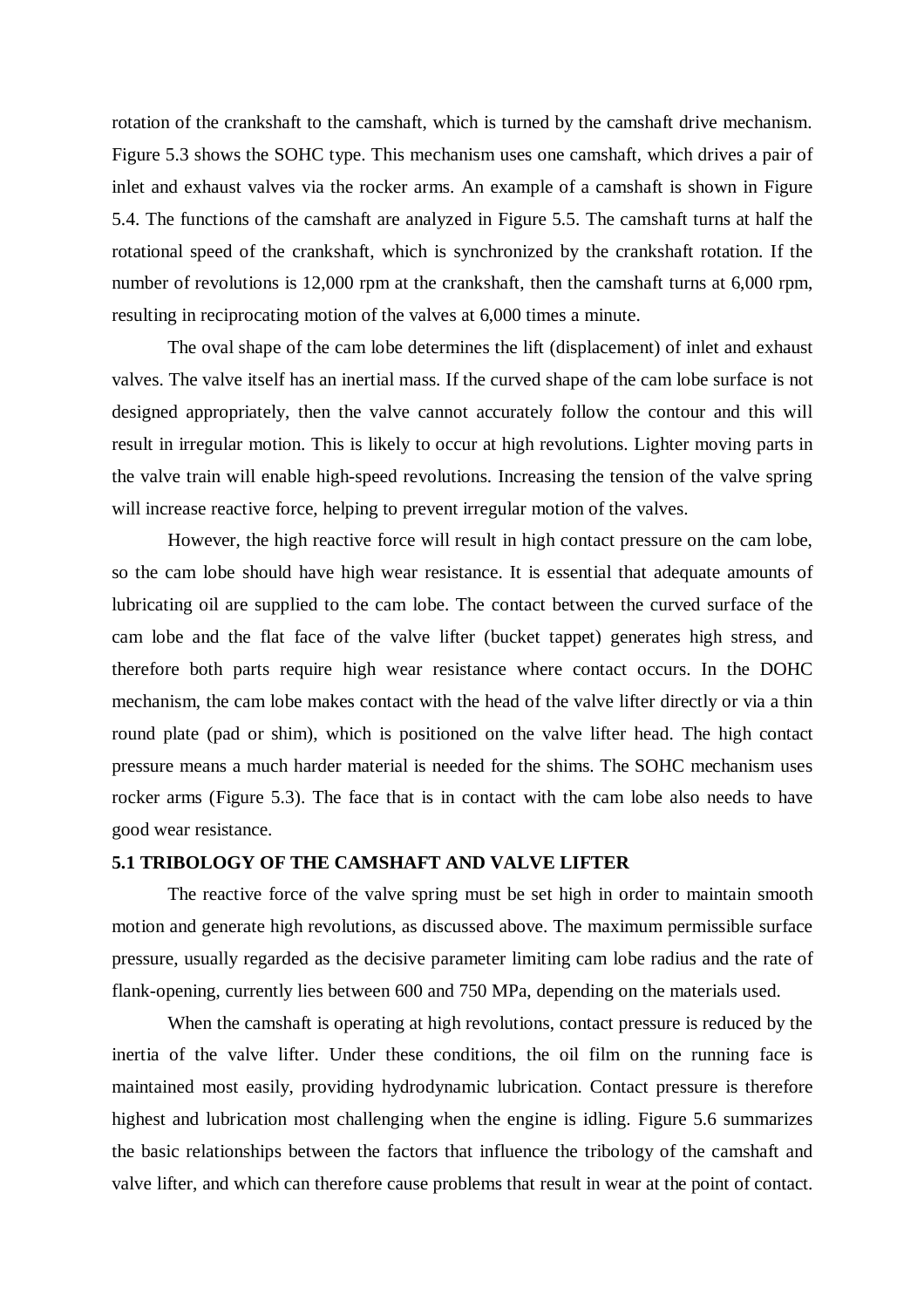Figure 5.7 shows an example of flaking at the head of a DOHC valve lifter. **Flaking** is caused by surface fatigue. The **Hertzian stress** reaches its highest value just under the contact surface, frequently resulting in fatigue cracks that then cause flaking.

In Figure 5.7, the surface has peeled off to reveal the cavities underneath, a typical failure under high contact pressure. **Pitting** is another surface fatigue phenomenon. **Pitting** normally manifests itself as small holes and usually appears under high contact pressures. Figure 5.8 summarizes the main reasons why pitting occurs in the cam lobe and the factors that affect each of these reasons. The increased temperature at the running surface that results from increased friction lowers the viscosity of the lubricating oil, making it less efficient. Under these conditions, the mating metal surfaces lose their protective oil film and come into direct contact.

Wear can appear on either the tappet or the cam lobe. It is very important to choose an appropriate combination of materials. The function of the shaft itself is also very important. The torque from the crankshaft drives the camshaft, so the shaft portion is under high torque and therefore must have high torsional rigidity. Figure 5.9 shows a section taken at the journal-bearing portion (as indicated in Figure 5.5). The hole at the center runs along the entire length of the camshaft and supplies lubricating oil to the journal bearings.



**Figure 5.5:** Functions of camshafts for high rotational velocity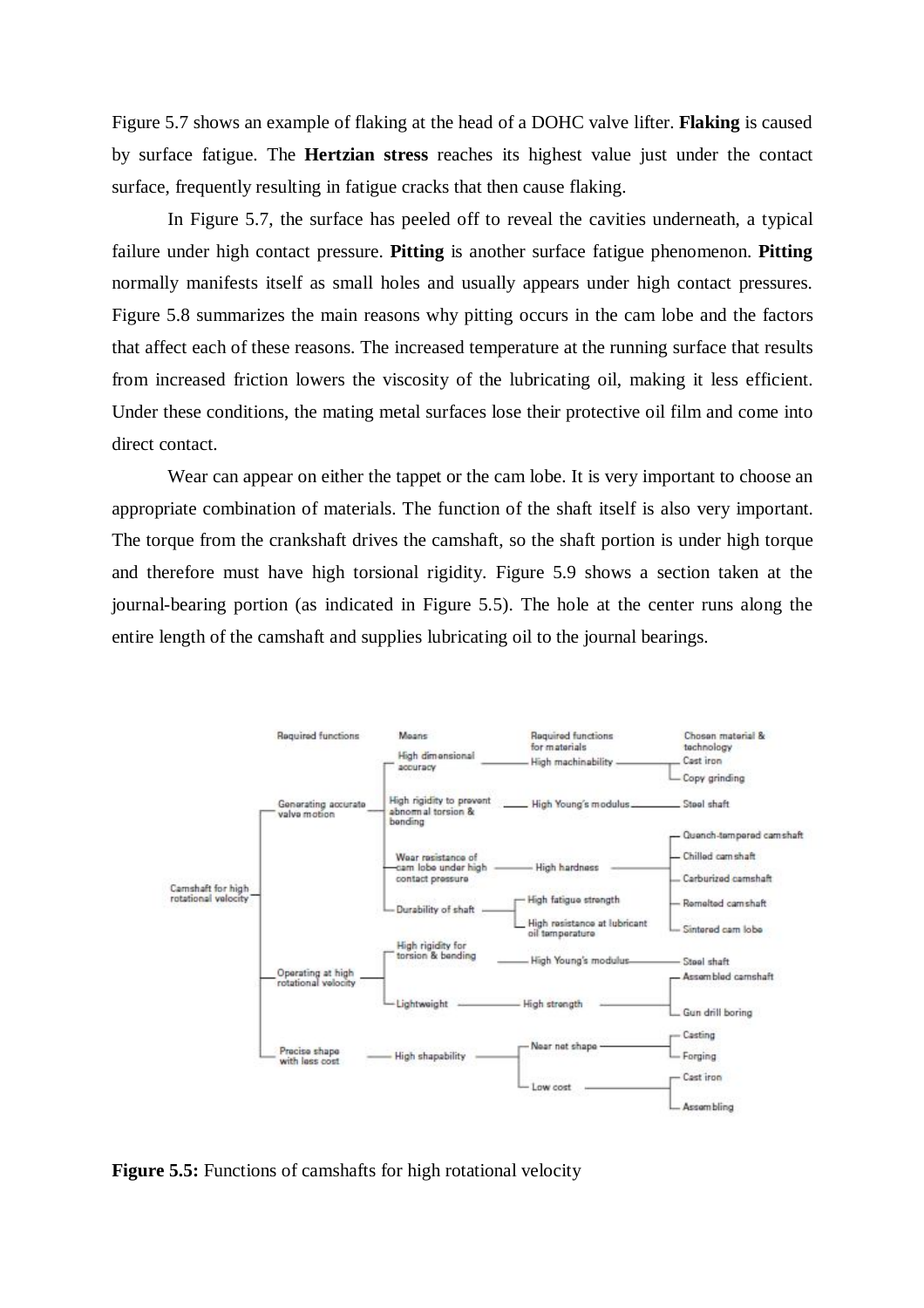

**Figure 5.6:** Tribology around the cam and valve lifter



 $20$  mm

**Figure 5.7:** Flaking appearing in the valve lifter head.

# **5.2 IMPROVING WEAR RESISTANCE OF THE CAM LOBE**

# **5.2.1 Chilled Cast Iron**

The camshaft should combine a strong shaft with hard cam lobes. Table 5.2 lists five types of camshaft. Table 5.3 lists the chemical compositions of the various materials used. The most widely used material for camshafts at present is chilled cast iron (in Table 5.2),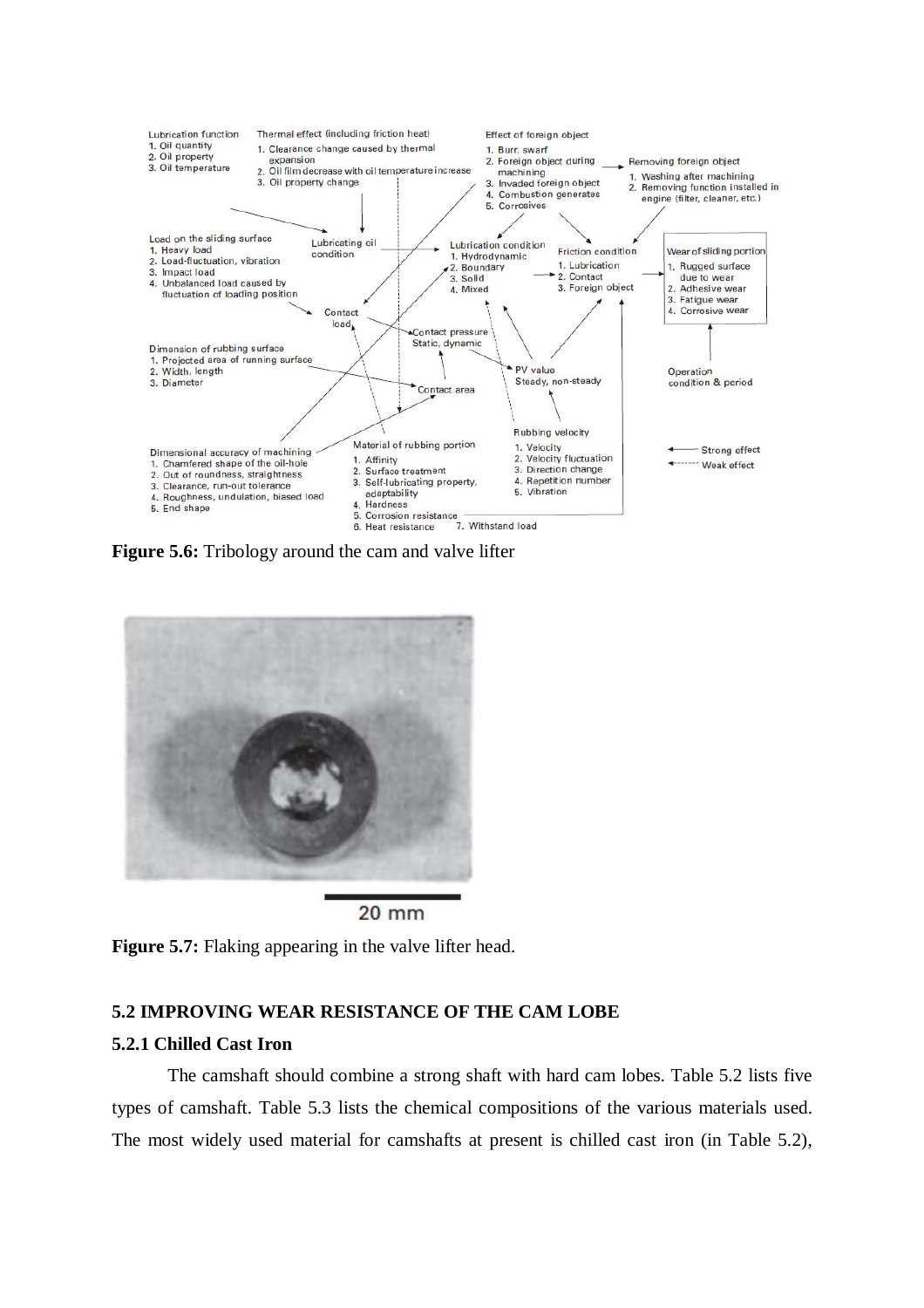using a high-Cr cast iron. This type of camshaft is shown in Figure 5.4, and has hard cam lobes with a strong but soft shaft.



**Figure 5.8:** Reasons causing pitting.



**Figure 5.9:** Camshaft cross-section at the position of an oil hole which is perpendicular to the central hole. The holes supply oil to the journal bearing.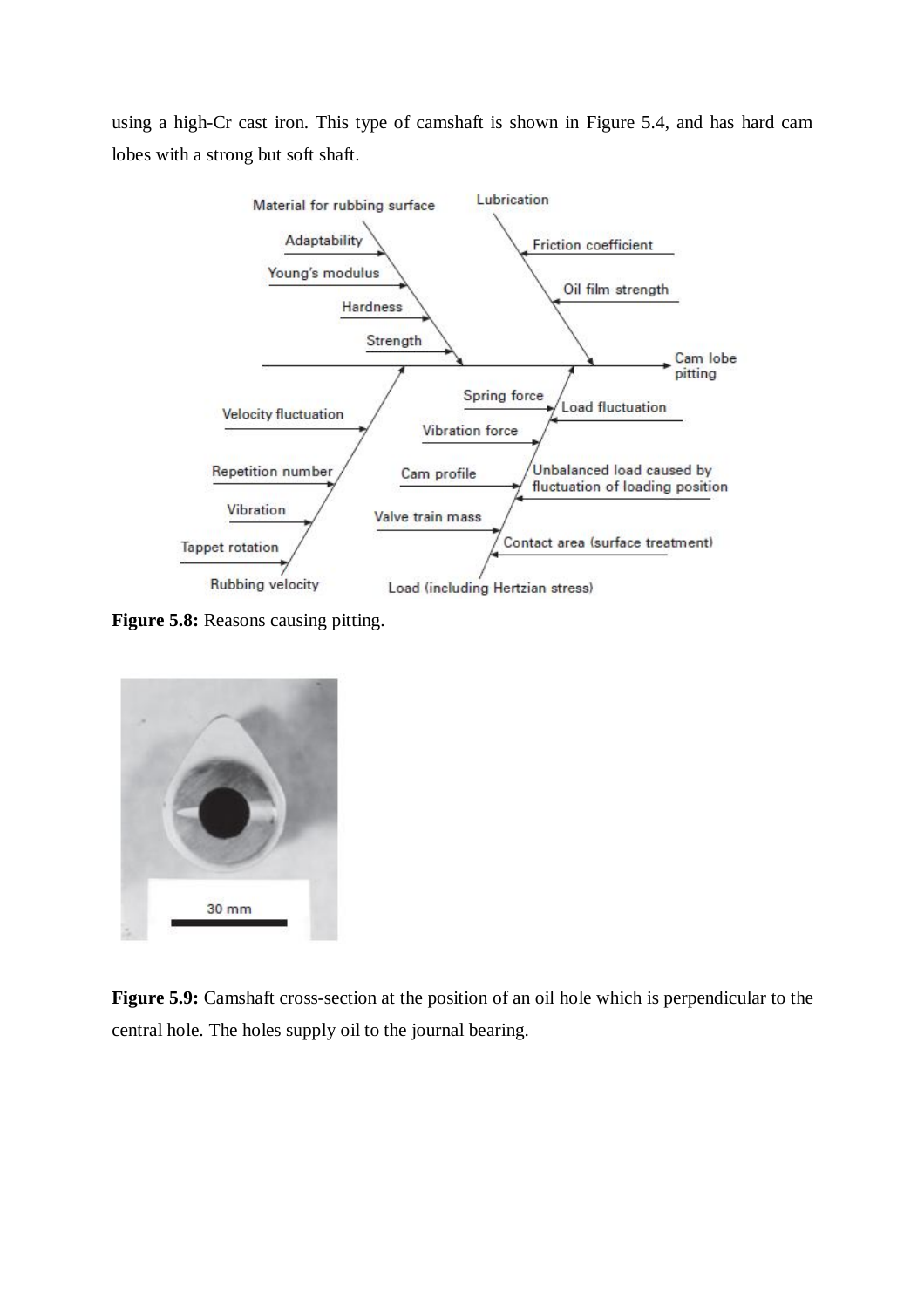| Type |                         | Cam lobe portion                                  | Shaft portion                            | Processing                                                                               | Characteristics                                                                    |  |  |
|------|-------------------------|---------------------------------------------------|------------------------------------------|------------------------------------------------------------------------------------------|------------------------------------------------------------------------------------|--|--|
| (1)  | Chilled cam             | Chill                                             | Flaky or spherical<br>graphite cast iron | Sand casting combined<br>with a chiller                                                  | Most general. Hardness<br>control is difficult                                     |  |  |
| (2)  | Remelted cam            | Chill                                             | Flaky or spherical<br>graphite cast iron | Remelting the cam lobe<br>surface of the shaped<br>material of gray cast iron            | Increasing the hardness of the<br>cam edge portion is difficult                    |  |  |
| (3)  | Quench-<br>tempered cam | Martensite                                        | Quench-tempering<br>or normalizing       | Quench-hardening the<br>cam lobe by induction<br>or flame heating                        | Applicable to forged carbon<br>steel, nodular cast iron or<br>hardenable cast iron |  |  |
| (4)  | Carburized<br>cam       | Martensite                                        | Sorbite                                  | Carburizing the forged<br>part (SCM 420)                                                 | Strong shaft portion using<br>a thin wall tube                                     |  |  |
| (5)  | Bonded cam              | Wear-resistant<br>sintered material<br>Martensite | Steel tube                               | Brazing, diffusion bonding<br>or mechanical joining of<br>the cam lobe with<br>the shaft | Flexible choice and combination<br>of various materials                            |  |  |

**Table 5.2:** Various camshafts.

**Table 5.3:** Compositions of camshaft materials (%).

| Material                         | С   | Si  | Mn  | Cr  | Mo  | <b>Cu</b> | v   | w   | Fe             |
|----------------------------------|-----|-----|-----|-----|-----|-----------|-----|-----|----------------|
| High-Cr cast iron                | 3.2 | 2.0 | 0.8 | 0.8 | 0.2 |           |     |     | Balance        |
| Hardenable<br>cast iron          | 3.2 | 2.0 | 0.8 | 1.2 | 0.6 | 분위        |     | 잡   | <b>Balance</b> |
| Cr-Mo steel<br><b>JIS-SCM420</b> | 0.2 | 0.3 | 0.8 | 1.0 | 0.2 |           |     |     | <b>Balance</b> |
| Sintered metal<br>for cam lobe   | 0.9 | 0.2 | 0.4 | 4.5 | 5.0 | 3.0       | 2.0 | 6.0 | Balance        |



Figure 5.10: Casting process.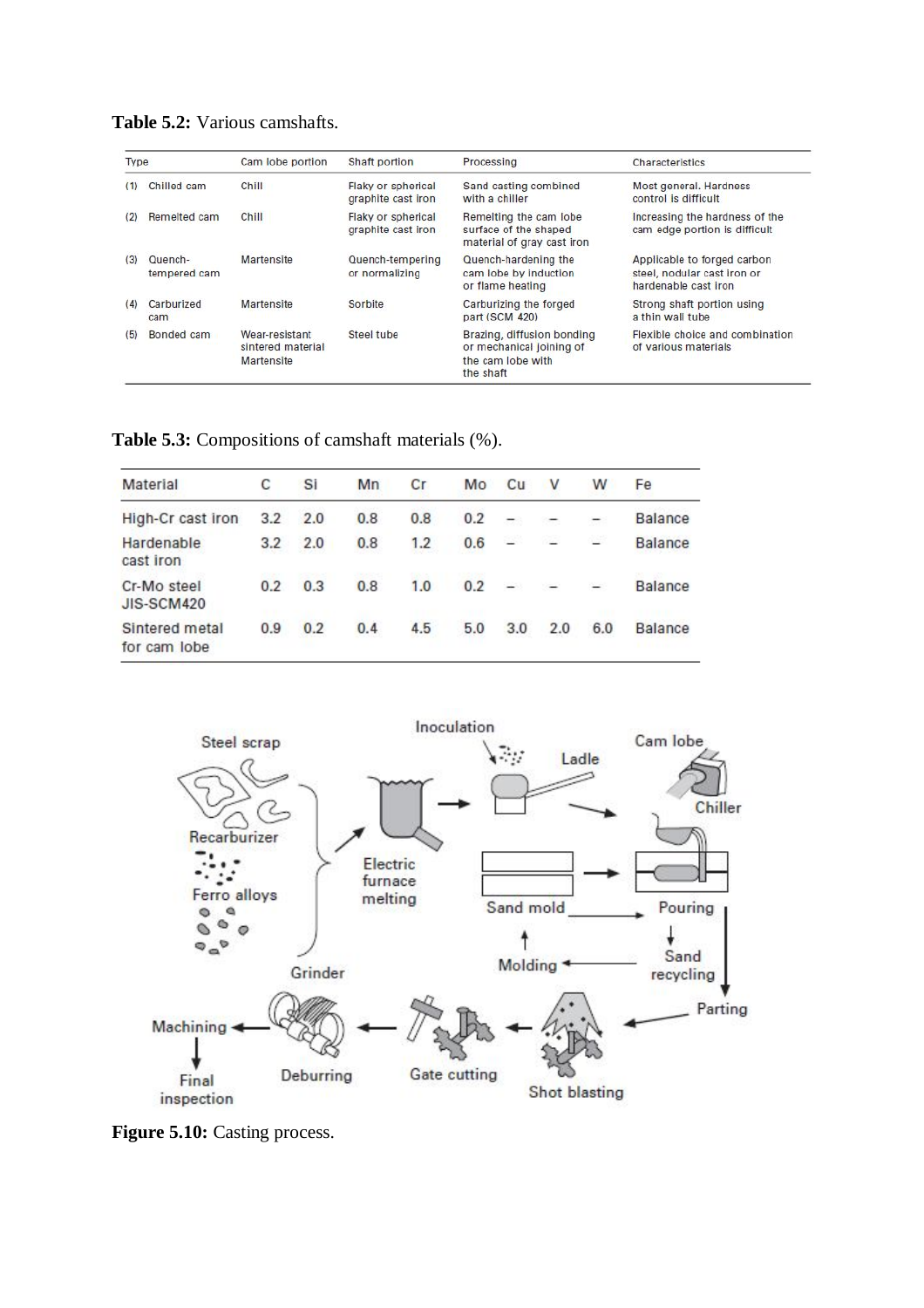#### **5.3 FINISHING – BORING AND GRINDING**

The camshaft needs a continuous, longitudinal central hole (Figure 5.7) for the passage of oil. This also serves to reduce the weight. The hole is made using a gun drill (Figure 5.11), which was originally developed for boring guns. The drill consists of a long pipe shaft with a cutting bit at the end. Machining oil is transmitted through the pipe to the bit during the drilling process. If hard chill has occurred in the central portion of the camshaft, this prevents the drill from boring effectively. It is possible to eliminate the boring process by making the hole in the camshaft during the initial casting process. Figure 5.12 shows an example in cross-section. Excess metal is cut away using a long shell core. The shape of the cam lobe has a direct influence on engine performance.



 $75 \text{ mm}$ 

Figure 5.11: Gun drill. The right-hand end is a grip.



**Figure 5.12:** Chilled camshaft having a long hole as cast. To decrease the weight, the excess metal at the cam lobes is also removed.

A copy-grinding machine is used to finish the cam lobe. The grindstone traces a predetermined master cam. The hard chill means that each cam lobe has to be ground in small stages. Machine finishing is often followed by gas nitriding or manganese-phosphate conversion coating. These improve how the cam lobe adapts to the rocker arms during the running-in period. As an alternative to chilled camshafts, a cam lobe with a microstructure of carbide and martensite (Table 5.2) has also been proposed. In this case, the camshaft is made from hardenable cast iron (Table 5.3). After machining, induction hardening on the cam lobe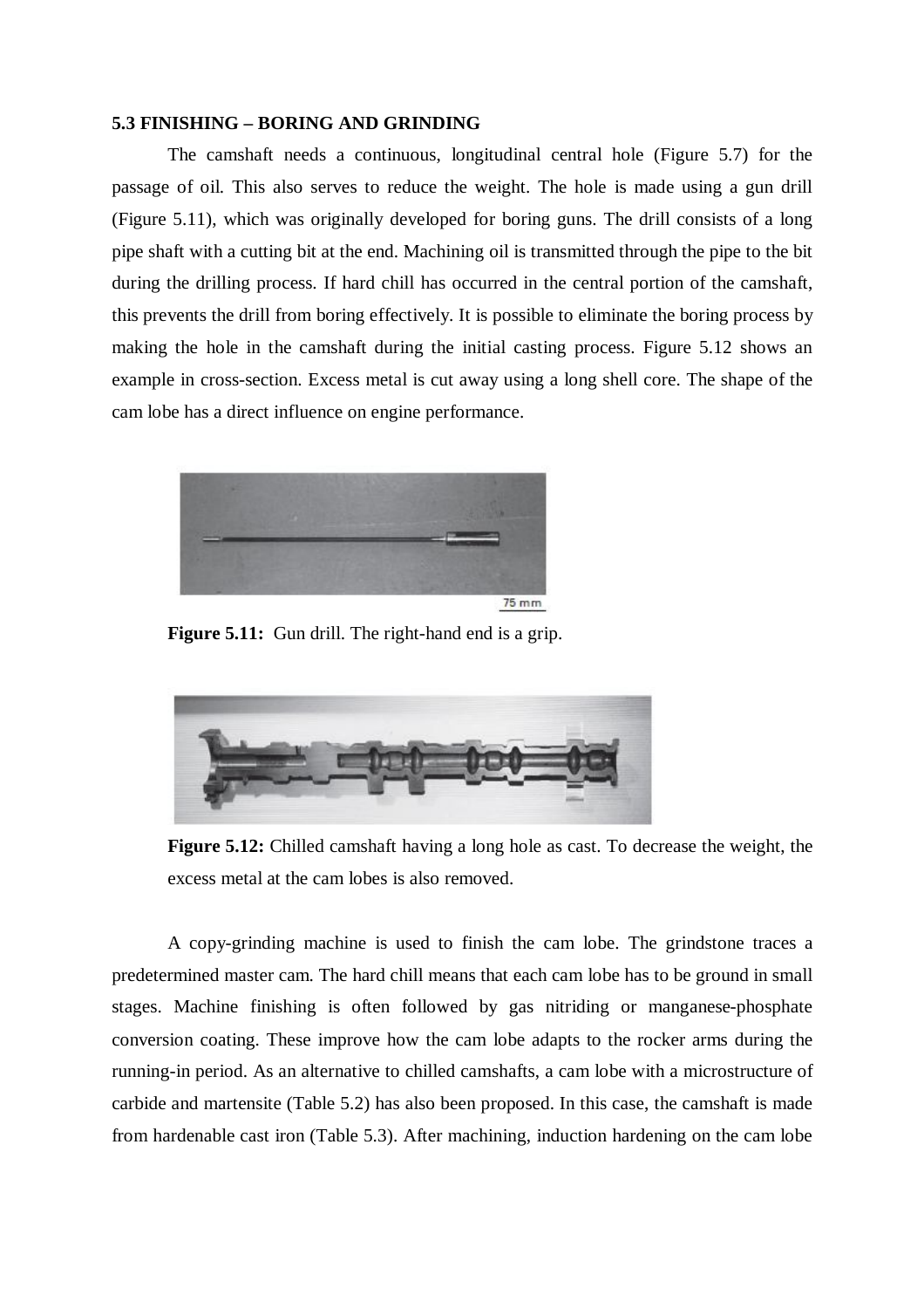portion generates hard martensite, which gives a hardness of around 52 HRC. It has been reported that tough martensite is more resistant to pitting than the chill microstructure.

# **5.4 COMPOSITE STRUCTURES**

Camshafts can also be forged from Cr-Mo steel (Table 5.3). The entire camshaft is carburized and quench-tempered (Table 5.2). The multivalve engine employs a greater number of valves, and the gap between these valves is consequently narrow, particularly in the small-bore-diameter engine, requiring short intervals between cam lobes. Chill hardening cannot be used where the gap between the cam lobes is narrow because of the difficulty in using the chiller, so forged camshafts are used. Assembled camshafts (Table 5.2) consist of a hollow shaft and cam lobe pieces as shown in Figure 5.13. The cam lobe piece shown in Figure 5.13 is made from a wear-resistant sintered material (Table 5.3) or hardened high carbon steel. The shaft portion is a steel tube.



**Figure 5.13:** Assembled camshaft using mechanical joining (hydroforming)



**Figure 5.14:** A cam lobe piece for assembled camshaft.